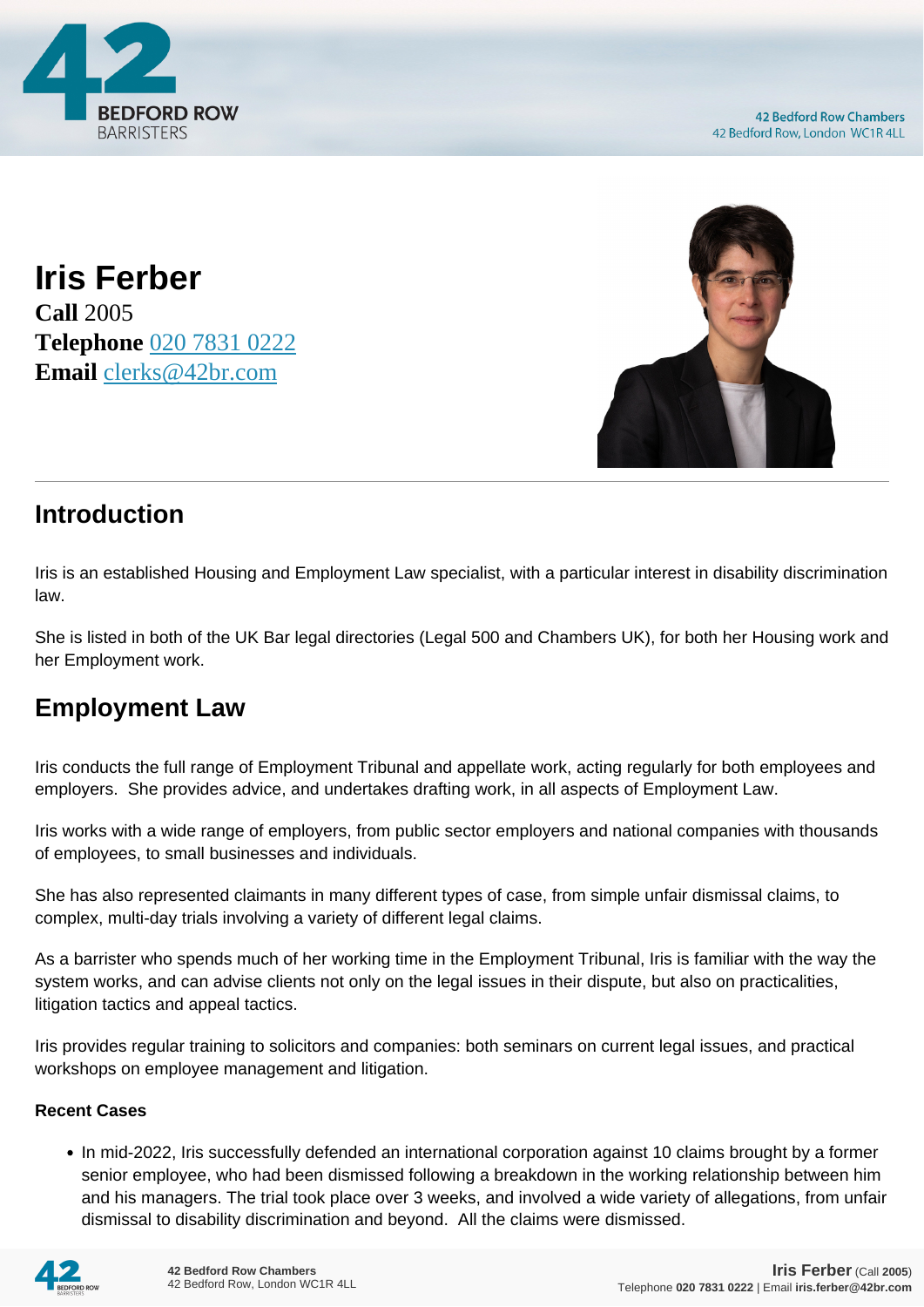

- Through the ELAAS scheme, Iris is representing a Claimant in his ongoing appeal to the EAT against a decision that his capability dismissal was fair. Iris persuaded the EAT to grant permission at a rule 3(10) hearing, based on a proposed expansion of the principles in Royal Mail v Jhuti / Uddin v LB Ealing, by arguing that the ET failed to consider whether a capability dismissal decision was tainted by the actions of a former manager.
- Since 2019, Iris has been acting for a nationwide logistics company in a claim of disability discrimination brought by a warehouse employee. The ET decided at a preliminary hearing in 2019 that the claimant was not disabled and struck out his claim. He has now appealed against that decision, and Iris is representing the company in the ongoing EAT proceedings.
- Kids Company v Smith [2018] IRLR 484: Iris represented over 100 former employees of the charity Kids Company, seeking protective awards for the failure to consult them on redundancy before the charity's collapse. Iris won at the ET, and then successfully resisted an appeal to the EAT. The EAT decision is now a reported case, dealing with the "special circumstances" defence in protective award claims.
- Hartley v Foreign and Commonwealth Office Services [2016] ICR D17: Iris successfully represented the Claimant in an appeal to the EAT. She persuaded the EAT that the ET had been wrong – in a harassment claim – to focus on the perception of the person making the harassing remarks, rather than focussing on the correct legal test of harassment.

## **Housing Law**

Iris began her career in 2006 as a Housing specialist. Since then, she has always maintained a busy Housing practice, and a keen interest in Housing law.

Iris regularly deals with all aspects of Housing law, and has long experience in dealing with complex anti-social behaviour cases, including those involving mental health issues, on behalf of both landlords and tenants.

She is particularly good at dealing with vulnerable clients and witnesses, and managing the complex legal arguments involved in Equality Act and Human Rights cases.

Iris's expertise in discrimination law generally (because of her combined practice in Housing and Employment Law) makes her particularly adept at handling Equality Act defences.

Iris has extensive experience of homelessness litigation, including s204 appeals in the County Court, judicial review in the High Court, and appeals to the Court of Appeal. She regularly trains local authorities on homelessness law and procedure.

Iris also delivers very popular workshops, both online and in person to solicitors and clients at their offices, on all aspects of Housing litigation.

### **Recent Cases**

• In 2021 and 2022, Iris has been leading Robert Winspear (of 42BR), representing a local authority in a long-running, very high value disrepair claim brought by a tenant with serious physical and mental health vulnerabilities. The 6-day liability trial involved complex questions of the causation of condensation mould, and the cross-examination of surveyor expert witnesses.